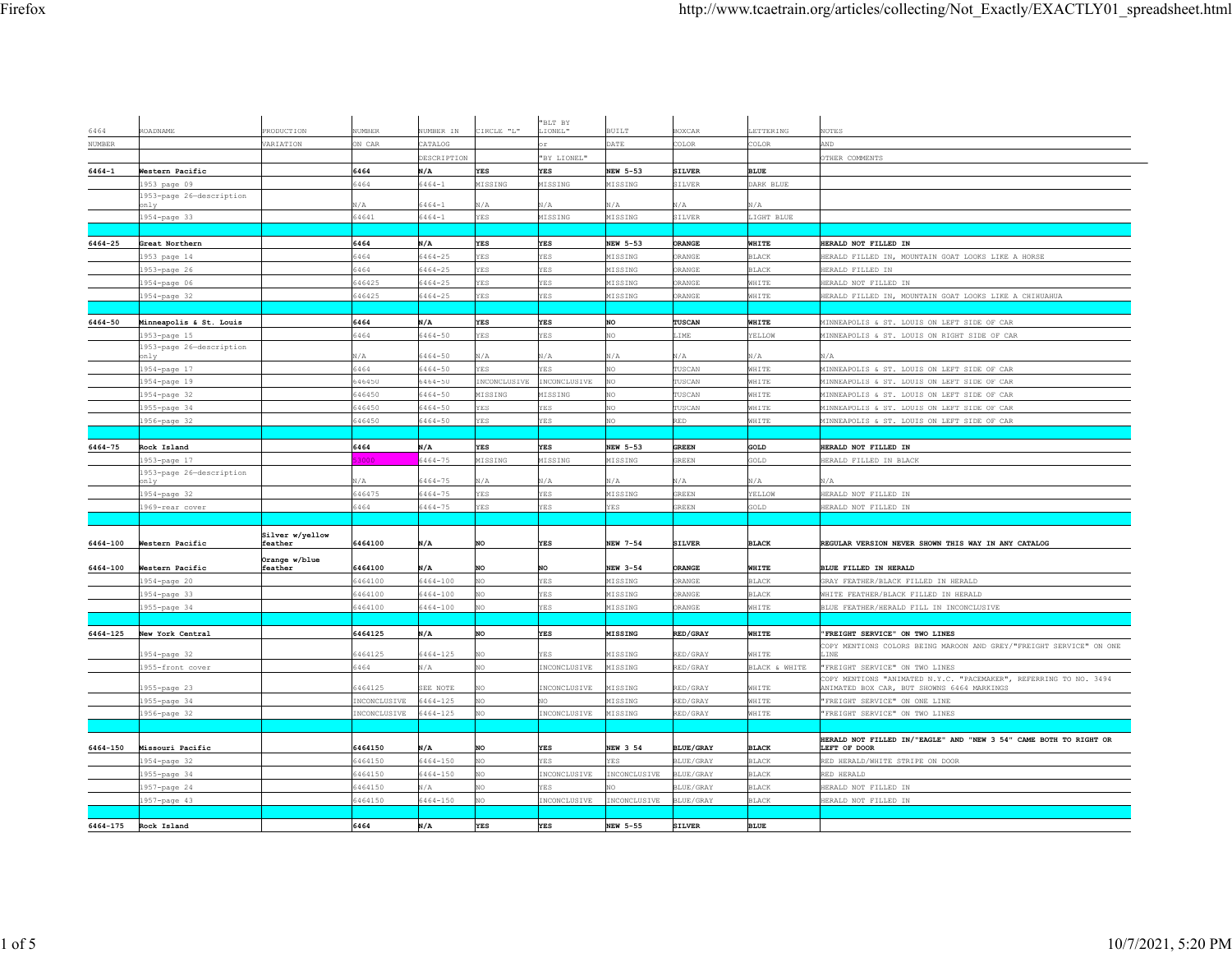|          | 1954-page 16             |              | 6464175            | 6464-175             | <b>YES</b> | YES                               | MISSING             | SILVER              | <b>BLACK</b>                      |                                                                                                                                             |
|----------|--------------------------|--------------|--------------------|----------------------|------------|-----------------------------------|---------------------|---------------------|-----------------------------------|---------------------------------------------------------------------------------------------------------------------------------------------|
|          | 1954-page 32             |              | 6464175            | $6464 - 175$         | YES        | <b>YES</b>                        | INCONCLUSIVE        | SILVER              | <b>BLUE</b>                       |                                                                                                                                             |
|          | 1955-page 34             |              | 6464175            | $6464 - 175$         | <b>YES</b> | <b>YES</b>                        | INCONCLUSIVE        | SILVER              | <b>BLUE</b>                       |                                                                                                                                             |
|          |                          |              |                    |                      |            |                                   |                     |                     |                                   |                                                                                                                                             |
| 6464-200 | Pennsylvania             |              | 6464               | N/A                  | <b>YES</b> | <b>YES</b>                        | NEW 5-53            | TUSCAN              | WHITE                             |                                                                                                                                             |
|          |                          |              | 6464200            | $6464 - 200$         | <b>YES</b> | <b>YES</b>                        | <b>INCONCLUSIVE</b> | TUSCAN              | WHITE                             |                                                                                                                                             |
|          | 1954-page 33             |              |                    | $6464 - 200$         | YES        | YES                               |                     |                     |                                   |                                                                                                                                             |
|          | 1955-page 34             |              | 6464200<br>6464    |                      | YES        | <b>YES</b>                        | MISSING<br>YES      | TUSCAN<br>TUSCAN    | WHITE                             |                                                                                                                                             |
|          | 1969-rear cover          |              |                    | 6464-200             |            |                                   |                     |                     | WHITE                             | COPY MENTIONS "DREADNOUGHT-END RED BOXCAR"                                                                                                  |
|          |                          |              |                    |                      |            |                                   |                     |                     |                                   |                                                                                                                                             |
| 6464-225 | Southern Pacific         |              | 6464225            | N/A                  | NO         | YES                               | NEW 3-54            | <b>BLACK</b>        | WHITE                             | "OVERNIGHT" AND "SP" HERALD NOT FILLED IN                                                                                                   |
|          | 1954-page 11             |              | 6464225            | 6464-225             | YES        | MISSING                           | MISSING             | <b>BLACK</b>        | WHITE                             | 'OVERNIGHT" AND "SP" HERALD FILLED IN                                                                                                       |
|          | 1954-page 33             |              | 6464225            | 6464-225             | NO         | <b>YES</b>                        | MISSING             | <b>BLACK</b>        | WHITE                             | "OVERNIGHT" AND "SP" HERALD FILLED IN                                                                                                       |
|          | 1955-page 34             |              | 6464225            | 6464-225             | NO         | YES                               | MISSING             | <b>BLACK</b>        | WHITE                             | "OVERNIGHT" AND "SP" HERALD FILLED IN/COPY MENTIONS "GOLD HERALD"                                                                           |
|          |                          |              |                    |                      |            |                                   |                     |                     |                                   |                                                                                                                                             |
|          | 1956-page 32             |              | 6464225            | 6464-225             | NO.        | YES.                              | MISSING             | <b>BLACK</b>        | WHITE                             | "OVERNIGHT" AND "SP" HERALD FILLED IN/COPY MENTIONS "GOLD HERALD"                                                                           |
|          |                          |              |                    |                      |            |                                   |                     |                     |                                   |                                                                                                                                             |
| 6464-250 | Western Pacific          |              | 6464250            | N/A                  | NO         | <b>YES</b>                        | NO                  | ORANGE              | WHITE                             |                                                                                                                                             |
|          | 1966-page 13             |              | 6464250            | $6464 - 250$         | NO.        | YES                               | INCONCLUSIVE        | ORANGE              | WHITE                             | OPY MENTIONS "BACK BY POPULAR DEMAND" EVEN THOUGH FIRST AND ONLY<br>YEAR OF ISSUE                                                           |
|          |                          |              |                    |                      |            |                                   |                     |                     |                                   |                                                                                                                                             |
| 6464-275 | State of Maine           | SOLID DOOR   | 6464275            | N/A                  | NO         | <b>YES</b>                        | NO                  | RED/WHITE/BLUE      | <b>BLACK/WHITE</b>                | WAS NEVER SHOWN IN ANY CATALOGS THIS WAY                                                                                                    |
| 6464-275 | State of Maine           | STRIPED DOOR | 6464275            | N/A                  | NO         | <b>YES</b>                        | NO                  | RED/WHITE/BLUE      | <b>BLACK/WHITE</b>                |                                                                                                                                             |
|          | 1955-front cover         |              | INCONCLUSIVE       | N/A                  | NO         | INCONCLUSIVE                      | NO                  | RED/WHITE/BLUE      | BLACK/WHITE                       | STRIPED DOOR                                                                                                                                |
|          |                          |              | 6464275            | N/A                  | NO         | INCONCLUSIVE                      | NΩ                  | RED/WHITE/BLUE      | BLACK/WHITE                       | STRIPED DOOR                                                                                                                                |
|          | 1955-page 17             |              |                    |                      |            | YES                               | NÓ                  |                     |                                   |                                                                                                                                             |
|          | 1955-page 21             |              | 6464275            | N/A                  | NO         |                                   |                     | RED/WHITE/BLUE      | <b>BLACK/WHITE</b>                | STRIPED DOOR                                                                                                                                |
|          | 1955-page 25             |              | 6464275            | N/A<br>N/A           | NO         | INCONCLUSIVE                      | NO                  | RED/WHITE/BLUE      | <b>BLACK/WHITE</b>                | <b>STRIPED DOOR</b>                                                                                                                         |
|          | 1955-page 27             |              | 6464275            |                      | NO.        | INCONCLUSIVE                      | NÓ                  | RED/WHITE/BLUE      | <b>BLACK/WHITE</b>                | TRIPED DOOR                                                                                                                                 |
|          | 1955-page 33             |              | 6464275<br>6464275 | 6464-275<br>6464-275 | NO         | ES.                               | NÓ                  | RED/WHITE/BLUE      | <b>BLACK/WHITE</b><br>BLACK/WHITE | TRIPED DOOR                                                                                                                                 |
|          | 1957-page 43             |              |                    |                      | NO         | INCONCLUSIVE                      | NO                  | RED/WHITE/BLUE      |                                   | TRIPED DOOR                                                                                                                                 |
|          | 1958-page 36             |              | 6464275            | 6464-275             | NÓ         | INCONCLUSIVE                      | NO                  | RED/WHITE/BLUE      | <b>BLACK/WHITE</b>                | TRIPED DOOR                                                                                                                                 |
|          | 1958-rear cover          |              | 6464275            | N/A                  | NO         | NCONCLUSIVE                       | NÓ                  | RED/WHITE/BLUE      | <b>BLACK/WHITE</b>                | TRIPED DOOR                                                                                                                                 |
|          | 1959-page 31             |              | 6464275            | $6464 - 275$         | NO         | INCONCLUSIVE                      | NO.                 | RED/WHITE/BLUE      | <b>BLACK/WHITE</b>                | STRIPED DOOR                                                                                                                                |
|          | 1959-page 43             |              | 6464275            | $6464 - 275$         | NO         | INCONCLUSIVE                      | NÓ                  | RED/WHITE/BLUE      | <b>BLACK/WHITE</b>                | STRIPED DOOR                                                                                                                                |
|          |                          |              |                    |                      |            |                                   |                     |                     |                                   |                                                                                                                                             |
| 6464-300 | Rutland                  |              | 6464300            | N/A                  | NO         | <b>YES</b>                        | NEW 4-55            | <b>GREEN/YELLOW</b> | <b>GREEN/YELLOW</b>               | SOLID DOOR/SPLIT DOOR/SOLID SHIELD/REGULAR SHIELD                                                                                           |
|          | 1955-page 27             |              | 6464               | N/A                  | NO.        | YES, BUT IN<br><b>WRONG PANEL</b> | INCONCLUSIVE        | GREEN/YELLOW        | GREEN/YELLOW                      | SOLID SHIELD/6464 IN GREEN AREA, SHOULD BE YELLOW                                                                                           |
|          |                          |              |                    |                      |            | YES, BUT IN                       |                     |                     |                                   |                                                                                                                                             |
|          | 1955-page 28             |              | 6464               | N/A                  | NO.        | WRONG PANEL                       | INCONCLUSIVE        | GREEN/YELLOW        | GREEN/YELLOW                      | SOLID SHIELD/6464 IN GREEN AREA, SHOULD BE YELLOW                                                                                           |
|          | 1955-page 33             |              | 6464300            | $6464 - 300$         | NO.        | YES, BUT IN<br>WRONG PANEL        | INCONCLUSIVE        | GREEN/YELLOW        | GREEN/YELLOW                      | SOLID SHIELD/6464 IN GREEN AREA, SHOULD BE YELLOW                                                                                           |
|          | 1956-page 32             |              | 6464300            | 6464-300             | NO.        | YES                               | YES                 | GREEN/YELLOW        | GREEN/YELLOW                      | REGULAR SHIELD                                                                                                                              |
|          |                          |              |                    |                      |            |                                   |                     |                     |                                   |                                                                                                                                             |
| 6464-325 | B&O Sentinel             |              | 6464325            | N/A                  | <b>NO</b>  | <b>YES</b>                        | BLT 1-56            | SILVER/BLUE         | <b>BLUE/WHITE</b>                 |                                                                                                                                             |
|          | 1956-page 32             |              | 6464325            | $6464 - 325$         | NO.        | <b>YES</b>                        | INCONCLUSIVE        | SILVER/BLUE         | BLUE/WHITE                        |                                                                                                                                             |
|          |                          |              |                    |                      |            |                                   |                     |                     |                                   |                                                                                                                                             |
| 6464-350 | Missouri, Kansas & Texas |              | 6464350            | N/A                  | <b>NO</b>  | <b>YES</b>                        | BLT 1-56            | <b>BROWN</b>        | WHITE                             |                                                                                                                                             |
|          | 1956-page 32             |              | 6464350            | $6464 - 350$         | NO         | <b>YES</b>                        | INCONCLUSIVE        | <b>BROWN</b>        | WHITE                             |                                                                                                                                             |
|          |                          |              |                    |                      |            |                                   |                     |                     |                                   |                                                                                                                                             |
| 6464-375 | Central of Georgia       |              | 6464375            | N/A                  | NO         | YES                               | BLT 3-56            | MAROON/SILVER       | <b>MAROON</b>                     | VARIATION DOES NOT THE "BUILT DATE"                                                                                                         |
|          |                          |              |                    |                      |            |                                   | YES, BUT IN         |                     |                                   |                                                                                                                                             |
|          | 1956-page 32             |              | 6464375            | $6464 - 375$         | NO.        | <b>YES</b>                        | WRONG PANEL         | MAROON/SILVER       | MAROON                            |                                                                                                                                             |
|          | 1957-page 43             |              | 6464375            | $6464 - 375$         | NO         | YES                               | INCONCLUSIVE        | MAROON/SILVER       | MAROON                            |                                                                                                                                             |
|          | 1966-page 03             |              | 6464375            | $6464 - 375$         | NO.        | YES                               | BLT 3-56            | MAROON/SILVER       | MAROON                            |                                                                                                                                             |
|          | 1966-page 13             |              | 6464375            | $6464 - 375$         | NO         | YES                               | BLT 3-56            | MAROON/SILVER       | MAROON                            |                                                                                                                                             |
|          |                          |              |                    |                      |            |                                   |                     |                     |                                   |                                                                                                                                             |
| 6464-400 | B&O Time-Saver           |              | 6464400            | N/A                  | NO         | YES                               | SEE NOTE            | <b>BLUE/ORANGE</b>  | WHITE                             | FIRST ISSUE HAD "BLT 5-54" EVEN THOUGH DID NOT COME OUT UNTIL 1956;<br>OTHERS HAD "BLT 2-56"; SOME HAD BOTH BUILT DATES, ONE ON EITHER SIDE |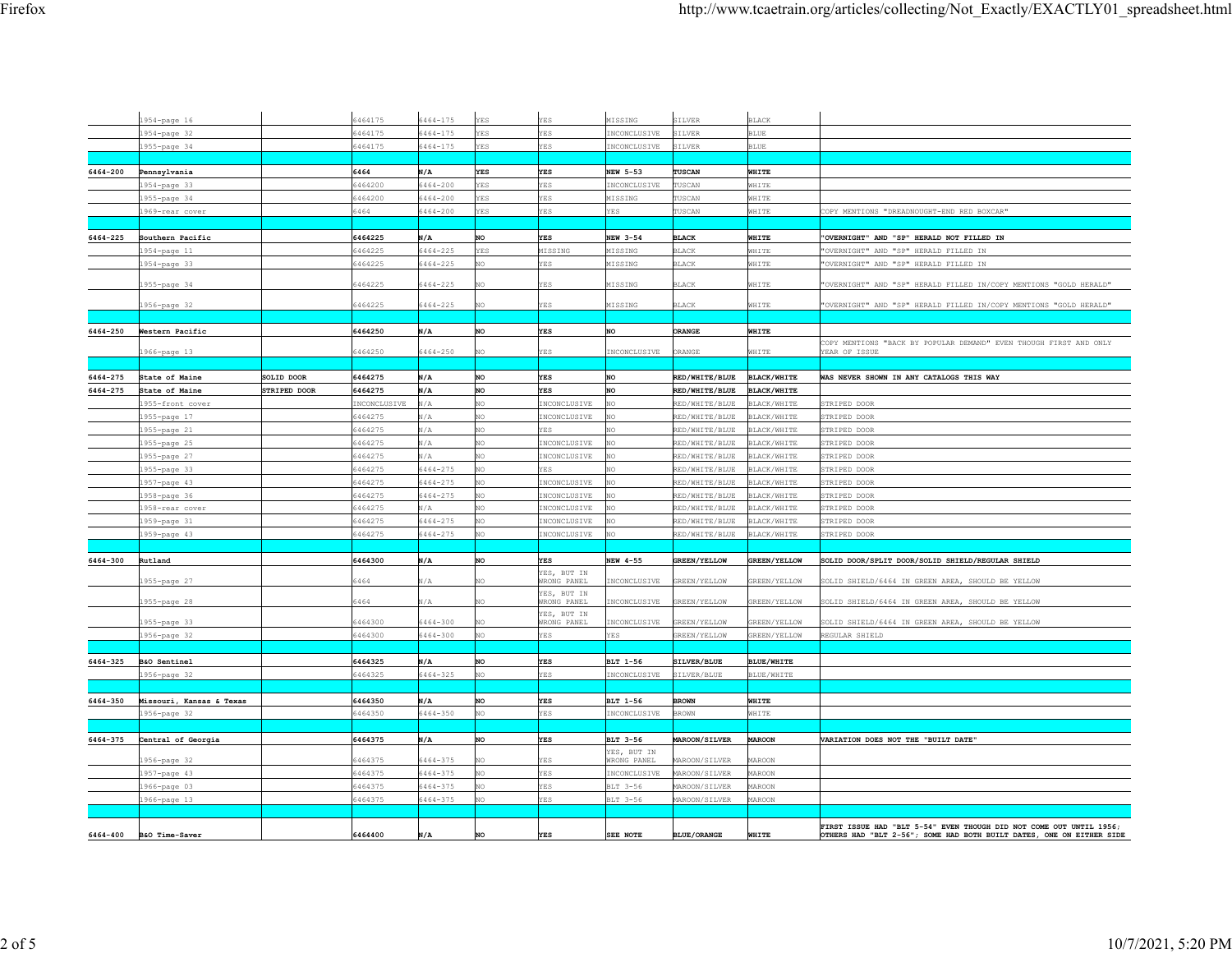|          | 1956-page 09                 | 6464400                             | N/A                 | NO.       | YES.                         | BLT 2-56                    | <b>BLUE/ORANGE</b>             | WHITE                        |                                                                                                             |
|----------|------------------------------|-------------------------------------|---------------------|-----------|------------------------------|-----------------------------|--------------------------------|------------------------------|-------------------------------------------------------------------------------------------------------------|
|          | 1956-page 32                 | 5464400                             | 6464-400            | NO        | YES                          | BLT 2-56                    | BLUE/ORANGE                    | WHITE                        |                                                                                                             |
|          | 1957-page 43                 | 644"                                | 6464-400            |           | INCONCLUSIVE                 | <b>INCONCLUSIVE</b>         | BLUE/YELLOW                    | WHITE                        | HAS RED HERALD INSTEAD OF ORANGE                                                                            |
|          | 1969-rear cover              | 6464400                             | 6464-400            | NO.       | NO.                          | INCONCLUSIVE                | BLUE/ORANGE                    | WHITE                        |                                                                                                             |
|          |                              |                                     |                     |           |                              |                             |                                |                              |                                                                                                             |
| 6464-425 | New Haven                    | 6464425                             | N/A                 | <b>NO</b> | <b>YES</b>                   | BLT 3-56                    | <b>BLACK/ORANGE</b>            | WHITE                        |                                                                                                             |
|          | 1956-page 10                 | 6464425                             | N/A                 | NO        | INCONCLUSIVE                 | INCONCLUSIVE                | <b>BLACK/ORANGE</b>            | WHITE                        |                                                                                                             |
|          | 1956-page 19                 | 5464425                             | N/A                 | NO.       | <b>YES</b>                   | BLT 3-56                    | BLACK/ORANGE                   | WHITE                        |                                                                                                             |
|          | 1956-page 32                 | 5464425                             | $6464 - 425$        | NO.       | YES.                         | NCONCLUSIVE                 | BLACK/ORANGE                   | WHITE                        |                                                                                                             |
|          | 1957-page 07                 | 5464425                             | N/A                 | NO.       | INCONCLUSIVE                 | <b>INCONCLUSIVE</b>         | BLACK/ORANGE                   | WHITE                        |                                                                                                             |
|          | 1957-page 22                 | 5464425                             | N/A                 | NO        | INCONCLUSIVE                 | NCONCLUSIVE                 | BLACK/ORANGE                   | WHITE                        |                                                                                                             |
|          | 1957-page 43                 | 5464425                             | 6464-425            | NO        | INCONCLUSIVE                 | NCONCLUSIVE                 | BLACK/ORANGE                   | WHITE                        |                                                                                                             |
|          | 1958-page 17                 | $5464 - 425$                        | N/A                 |           | ES.                          |                             | BLACK/ORANGE                   | WHITE                        | SAYS "BUILT BY LIONEL" BUT REGULAR PRODUCTION HAS "BY LIONEL"                                               |
|          | 1958-page 18                 | $6464 - 425$                        | $6464 - 425$        | NO.       | INCONCLUSIVE                 | INCONCLUSIVE                | BLACK/ORANGE                   | WHITE                        |                                                                                                             |
|          | 1958-page 29                 | $464 - 475$                         | 6464-425            | NO        | INCONCLUSIVE                 | INCONCLUSIVE                | BLACK/ORANGE                   | WHITE                        |                                                                                                             |
|          | 1969-rear cover              | 5464425                             | $6464 - 425$        | NO.       | <b>F.S</b>                   | <b>F.S</b>                  | BLACK/ORANGE                   | WHITE                        |                                                                                                             |
|          |                              |                                     |                     |           |                              |                             |                                |                              |                                                                                                             |
| 6464-450 | Great Northern               | 6464450                             | N/A                 | NO        | <b>YES</b>                   | SEE NOTE                    | <b>GREEN/ORANGE</b>            | YELLOW                       | BLT 1-56 ON EARLY VERSIONS; MISSING IN 1969 VERSION                                                         |
|          | 1956-page 32                 | 5464450                             | 6464-450            | NΩ        | INCONCLUSIVE                 | NCONCLUSIVE                 | REEN/ORANGE                    | WHITE                        |                                                                                                             |
|          | 1957-page 17                 | 5464450                             | N/A                 | NO.       | INCONCLUSIVE                 | INCONCLUSIVE                | REEN/ORANGE                    | WHITE                        |                                                                                                             |
|          | 1957-page 43                 | 6464450                             | $6464 - 450$        | NO.       | INCONCLUSIVE                 | NCONCLUSIVE                 | REEN/ORANGE                    | WHITE                        |                                                                                                             |
|          | 1966-page 03                 | 5464450                             | $6464 - 450$        | NO.       | YES                          | INCONCLUSIVE                | REEN/ORANGE                    | ELLOW                        |                                                                                                             |
|          | 1966-page 13                 | 5464450                             | $6464 - 450$        | NO        | INCONCLUSIVE                 | INCONCLUSIVE                | GREEN/ORANGE                   | YELLOW                       |                                                                                                             |
|          |                              |                                     |                     |           |                              |                             |                                |                              |                                                                                                             |
| 6464-475 | Boston & Maine               | 6464475                             | N/A                 | NO        | <b>YES</b>                   | BLT 2-57                    | <b>BLUE/BLACK</b>              | <b>BLACK</b>                 |                                                                                                             |
|          | 1957-page 11                 | 5464475                             | N/A                 | NΩ        | INCONCLUSIVE                 | NCONCLUSIVE                 | BLUE/BLACK                     | <b>BLACK</b>                 | WHITE LETTERING TO RIGHT OF DOOR SHOWN UNDER "BM" HERALD                                                    |
|          | 1957-page 19                 | 5464475                             | N/A                 | NO.       | INCONCLUSIVE                 | NCONCLUSIVE                 | <b>BLUE/BLACK</b>              | <b>BLACK</b>                 |                                                                                                             |
|          | 1957-page 43                 | $5464 - 475$                        | 6464-475            | NO.       | SEE NOTE                     | ES.                         | BLUE/BLACK                     | <b>BLACK</b>                 | WHITE LETTERING TO RIGHT OF DOOR SHOWN UNDER "BM" HERALD; SHOWS<br>"BUILT BY LIONEL" INSTEAD OF "BY LIONEL" |
|          | 1958-page 27                 | 5464475                             | 6464-475            | NO.       | INCONCLUSIVE                 | INCONCLUSIVE                | BLUE/BLACK                     | <b>BLACK</b>                 |                                                                                                             |
|          | 1959-page 11                 | MISSING                             | 6464 SERIES         | NO        | INCONCLUSIVE                 | INCONCLUSIVE                | BLUE/BLACK                     | BLACK                        | HERALD MISSING; NUMBER MISSING                                                                              |
|          | 1959-page 15                 | 5464-475                            | 6464-475            |           | MISSING                      | MISSING                     | BLUE/BLACK                     | <b>BLACK</b>                 | ORDS "BOSTON AND MAINE RAILROAD" MISSING UNDER HERALD                                                       |
|          |                              |                                     |                     |           |                              |                             |                                |                              | WORD "RAILROAD" MISSING UNDER HERALD; LETTERING TO RIGHT OF DOOR                                            |
|          | 1960-page 10                 | 5464-475                            | 6464-475            | NO        | MISSING                      | 4ISSING                     | BLUE/BLACK                     | <b>BLACK</b>                 | MISSING                                                                                                     |
|          | 1965-page 09                 | $5464 - 475$                        | $6464 - 485$        |           | NCONCLUSIVE                  | NCONCLUSIVE                 | INCONCLUSIVE                   | BLACK                        |                                                                                                             |
|          | 1965-page 14                 | <b>INCONCLUSIVE</b>                 | 6464-475            | NO.       | INCONCLUSIVE                 | NCONCLUSIVE                 | NCONCLUSIVE                    | BLACK                        |                                                                                                             |
|          | 1966-page 09                 | 5464475                             | 6464-475            | NO        | INCONCLUSIVE                 | INCONCLUSIVE                | BLUE/BLACK                     | <b>BLACK</b>                 |                                                                                                             |
|          | 1966-page 14                 | 5464475                             | 6464-475            | NO.       | NCONCLUSIVE                  | NCONCLUSIVE                 | BLUE/BLACK                     | <b>BLACK</b>                 |                                                                                                             |
|          | 1968-page 04                 | 5464475                             | 6464-475            | NO        | INCONCLUSIVE                 | NCONCLUSIVE                 | BLUE/BLACK                     | <b>BLACK</b>                 |                                                                                                             |
|          |                              |                                     |                     |           |                              |                             |                                |                              |                                                                                                             |
| 6464-500 | Timken                       | 6464500TRB                          | N/A                 | NO        | YES                          | BLT 3-57                    | YELLOW/WHITE                   | <b>BLACK</b>                 | LATER VERSIONS DID NOT HAVE A BUILT DATE                                                                    |
|          | 1957-page 23                 | 6464500TRB                          | N/A                 | NO<br>NO. | INCONCLUSIVE<br><b>YES</b>   | NCONCLUSIVE<br>YES.         | YELLOW/WHITE                   | BLACK                        | MISSING ® AFTER "TIMKEN"                                                                                    |
|          | 1957-page 43                 | 6464500TRB                          | 6464-500            |           |                              |                             | YELLOW/WHITE                   | <b>BLACK</b>                 | MISSING ® AFTER "TIMKEN"                                                                                    |
|          | 1958-page 25                 | 6464-500TRB                         | $6464 - 500$        | NO.<br>NO | <b>YES</b><br>INCONCLUSIVE   | NCONCLUSIVE<br>INCONCLUSIVE | ELLOW/WHITE                    | <b>BLACK</b><br><b>BLACK</b> | MISSING ® AFTER "TIMKEN"                                                                                    |
|          | 1969-rear cover              | 6464500TRB                          | 6464-500            |           |                              |                             | YELLOW/WHITE                   |                              |                                                                                                             |
| 6464-510 | NYC Pacemaker                | 6464510                             | N/A                 | NO        | <b>YES</b>                   | NO                          | PASTEL BLUE                    | <b>BLACK</b>                 |                                                                                                             |
|          | 1957-page 12                 | <b>INCONCLUSIVE</b>                 | N/A                 | NO.       | INCONCLUSIVE                 | īΩ                          | PASTEL BLUE                    | <b>BLACK</b>                 |                                                                                                             |
|          | 1958-page 13                 | 6464510                             | 6464-510            | <b>NO</b> | <b>VES</b>                   | σñ                          | PASTEL BLUE                    | <b>BLACK</b>                 | CATALOG SHOWS DOORS AS MATCHING BLUE, SHOULD BE YELLOW                                                      |
|          |                              |                                     |                     |           |                              |                             |                                |                              |                                                                                                             |
| 6464-515 | Missouri, Kansas & Texas     | 6464515                             | N/A                 | NO.       | <b>YES</b>                   | BLT 1-56                    | PASTEL YELLOW                  | <b>BLACK</b>                 |                                                                                                             |
|          |                              |                                     |                     |           |                              |                             |                                |                              |                                                                                                             |
|          |                              |                                     |                     | NO.       |                              |                             |                                |                              |                                                                                                             |
|          | 1957-page 12<br>1958-page 13 | $5464 - 515$<br><b>INCONCLUSIVE</b> | N/A<br>$6464 - 515$ | NO        | INCONCLUSIVE<br>INCONCLUSIVE | NCONCLUSIVE<br>INCONCLUSIVE | PASTEL YELLOW<br>PASTEL YELLOW | <b>BLACK</b><br>BLACK        | CATALOG SHOWS DOORS AS MATCHING YELLOW, SHOULD BE BLUE                                                      |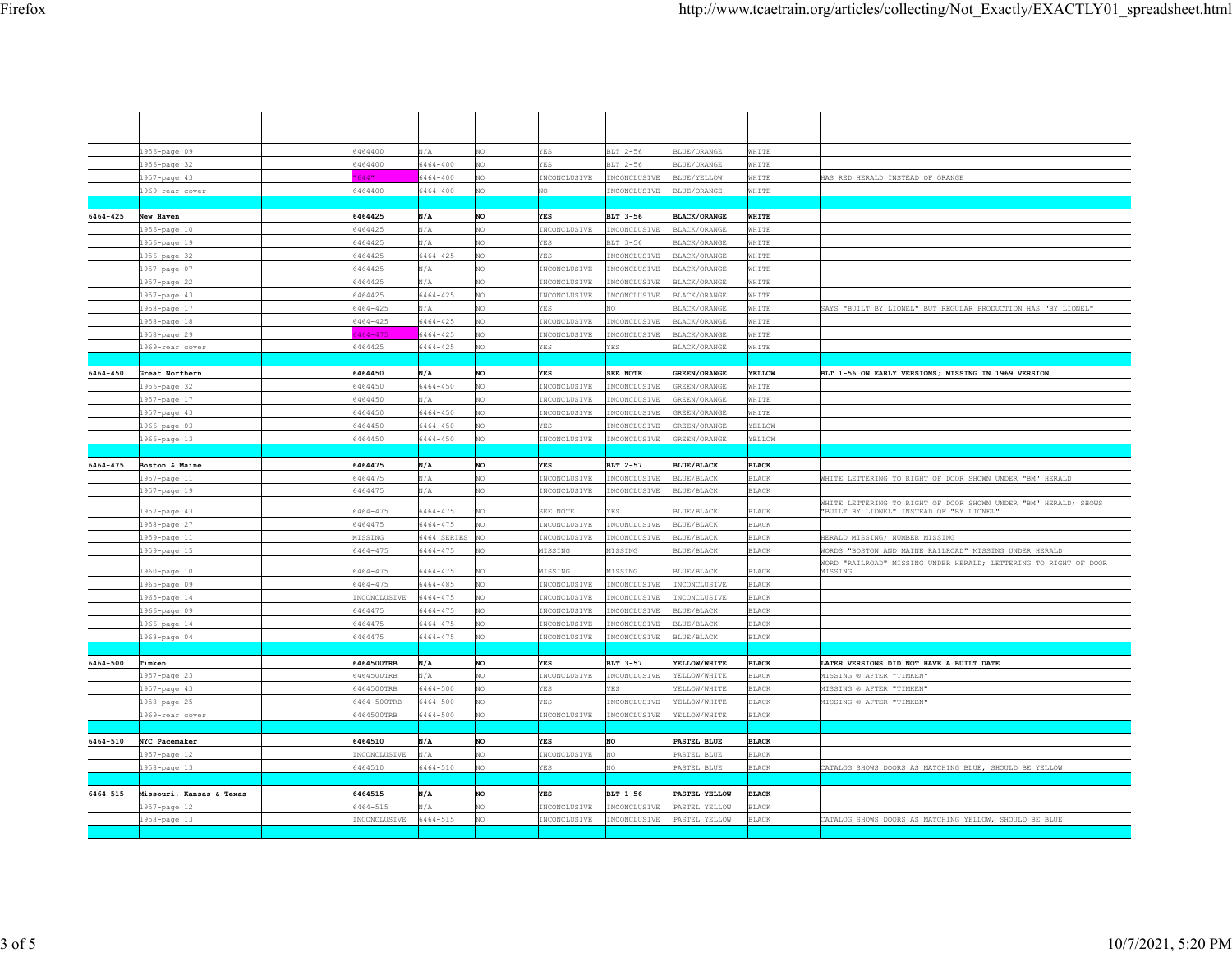| 6464-525 | Minneapolis & St. Louis |               | 6464525      | N/A          | <b>NO</b> | <b>YES</b>   | BLT 4-57     | <b>RED</b>          | WHITE          |                                                                                                                                                                                                         |
|----------|-------------------------|---------------|--------------|--------------|-----------|--------------|--------------|---------------------|----------------|---------------------------------------------------------------------------------------------------------------------------------------------------------------------------------------------------------|
|          | 1957-page 14            |               | 6464-525     | $\sqrt{A}$   | NO        | MISSING      | MISSING      | <b>RED</b>          | WHITE          | HERALD FILLED IN WHITE                                                                                                                                                                                  |
|          | 1957-page 20            |               | 6464525      | N/A          | NO        | INCONCLUSIVE | INCONCLUSIVE | RED                 | WHITE          | HERALD AND ROAD NAME ON RIGHT SIDE OF CAR HAS BLACK LETTERING                                                                                                                                           |
|          |                         |               |              |              |           |              |              |                     |                |                                                                                                                                                                                                         |
|          |                         |               |              |              |           |              |              |                     |                | HERALD AND ROAD NAME ON RIGHT SIDE OF CAR HAS BLACK LETTERING, BLT                                                                                                                                      |
|          | 1957-page 29            |               | 6464-525     | VА.          | NO.       | <b>YES</b>   | BLT 4-57     | <b>RED</b>          | WHITE          | DATE AND BY LIONEL ON RIGHT SIDE OF CAR, SHOULD BE TO LEFT OF DOOR                                                                                                                                      |
|          | 1957-page 43            |               | 6464525      | $5464 - 525$ | NO        | YES          | BLT 3-57     | <b>RED</b>          | WHITE          | "BLT DATE" AND "BY LIONEL" TO RIGHT OF DOOR, SHOULD BE LEFT OF DOOR;<br>HERALD FILLED IN WHITE                                                                                                          |
|          | 1958-page 20            |               | 6464-525     | $5464 - 525$ | NO.       | INCONCLUSIVE | NCONCLUSIVE  | <b>RED</b>          | WHITE          | HERALD FILLED IN WHITE                                                                                                                                                                                  |
|          | 1964-page 07            |               | INCONCLUSIVE | 6464-525     | NO.       | INCONCLUSIVE | INCONCLUSIVE | INCONCLUSIVE        | WHITE          |                                                                                                                                                                                                         |
|          | 1965-page 14            |               | 6464525      | $5464 - 525$ | NO        | MISSING      | MISSING      | INCONCLUSIVE        | WHITE          | HERALD FILLED IN WHITE                                                                                                                                                                                  |
|          | 1966-page 14            |               | 6464525      | 5464-525     | NO        | INCONCLUSIVE | INCONCLUSIVE | <b>RED</b>          | WHITE          |                                                                                                                                                                                                         |
|          |                         |               |              |              |           |              |              |                     |                |                                                                                                                                                                                                         |
| 6464-650 | Denver & Rio Grande     |               | 6464650      | N/A          | NO        | <b>YES</b>   | BLT 6-57     | YELLOW              | <b>SILVER</b>  |                                                                                                                                                                                                         |
|          | 1957-page 15            |               | $6464 - 650$ | $\sqrt{A}$   | NO        | <b>YES</b>   | INCONCLUSIVE | YELLOW              | SILVER         |                                                                                                                                                                                                         |
|          | 1957-page 43            |               | $6464 - 650$ | $5464 - 650$ | NO        | MISSING      | MISSING      | YELLOW              | SILVER         |                                                                                                                                                                                                         |
|          | 1958-page 34            |               | 6464         | $5464 - 650$ | NO.       | MISSING      | MISSING      | YELLOW              | SILVER         |                                                                                                                                                                                                         |
|          | 1966-page 13            |               | 6464650      | $6464 - 650$ | NO        | INCONCLUSIVE | INCONCLUSIVE | YELLOW              | SILVER         |                                                                                                                                                                                                         |
|          |                         |               |              |              |           |              |              |                     |                |                                                                                                                                                                                                         |
| 6464-700 | Santa Fe                |               | 6464-700     | N/A          | NO        | <b>YES</b>   | NO           | <b>RED</b>          | WHITE          |                                                                                                                                                                                                         |
|          | 1961-page 55            |               | 6464-700     | 5464-700     | NO        | MISSING      | NO           | <b>RED</b>          | WHITE          |                                                                                                                                                                                                         |
|          | 1966-page 13            |               | 6464-700     | $5464 - 700$ | NO        | INCONCLUSIVE | NO           | <b>RED</b>          | WHITE          |                                                                                                                                                                                                         |
|          |                         |               |              |              |           |              |              |                     |                |                                                                                                                                                                                                         |
| 6464-725 | New Haven               | <b>ORANGE</b> | 6464725      | N/A          | NO        | <b>YES</b>   | NO           | ORANGE/BLACK        | <b>BLACK</b>   |                                                                                                                                                                                                         |
| 6464-725 | New Haven               | <b>BLACK</b>  | 6464725      | N/A          | NO        | YES          | NO           | <b>BLACK/ORANGE</b> | WHITE          |                                                                                                                                                                                                         |
|          | 1962-page 24            |               | INCONCLUSIVE | $464 - 735$  | NO        | INCONCLUSIVE | INCONCLUSIVE | ORANGE/BLACK        | BLACK          |                                                                                                                                                                                                         |
|          | 1962-page 37            |               | 464735       | $464 - 735$  | NO        | INCONCLUSIVE | INCONCLUSIVE | ORANGE/BLACK        | <b>BLACK</b>   |                                                                                                                                                                                                         |
|          | 1963-page 10            |               | 484          | 5484         | NO        | YES          |              | INCONCLUSIVE        | BLACK          |                                                                                                                                                                                                         |
|          | 1963-page 18            |               | 464735       | $464 - 735$  | NO        | INCONCLUSIVE | INCONCLUSIVE | INCONCLUSIVE        | <b>BLACK</b>   |                                                                                                                                                                                                         |
|          | 1963-page 29            |               | 164735       | $464 - 735$  | NO        | INCONCLUSIVE | INCONCLUSIVE | INCONCLUSIVE        | <b>BLACK</b>   |                                                                                                                                                                                                         |
|          | 1964-page 07            |               | INCONCLUSIVE | 6464-750     | NO        | INCONCLUSIVE | INCONCLUSIVE | INCONCLUSIVE        | <b>BLACK</b>   |                                                                                                                                                                                                         |
|          | 1964-page 12            |               | $164 - 735$  | $464 - 735$  | NO        | INCONCLUSIVE | INCONCLUSIVE | INCONCLUSIVE        | <b>BLACK</b>   |                                                                                                                                                                                                         |
|          | 1965-page 09            |               | INCONCLUSIVE | $464 - 735$  | NO        | INCONCLUSIVE | NCONCLUSIVE  | INCONCLUSIVE        | BLACK          |                                                                                                                                                                                                         |
|          | 1965-page 14            |               | 464-735      | $464 - 735$  | NO        | INCONCLUSIVE | NCONCLUSIVE  | INCONCLUSIVE        | <b>BLACK</b>   |                                                                                                                                                                                                         |
|          | 1966-page 09            |               | INCONCLUSIVE | 5464         | NO        | INCONCLUSIVE | INCONCLUSIVE | ORANGE/BLACK        | <b>BLACK</b>   |                                                                                                                                                                                                         |
|          | 1966-page 14            |               | INCONCLUSIVE | $464 - 735$  | NO        | INCONCLUSIVE | INCONCLUSIVE | ORANGE/BLACK        | <b>BLACK</b>   |                                                                                                                                                                                                         |
|          | 1968-page 04            |               | INCONCLUSIVE | $464 - 735$  | NO        | INCONCLUSIVE | NCONCLUSIVE  | ORANGE/BLACK        | BLACK          |                                                                                                                                                                                                         |
|          |                         |               |              |              |           |              |              |                     |                |                                                                                                                                                                                                         |
| 6464-825 | Alaska                  |               | 6464825      | N/A          | <b>NO</b> | <b>YES</b>   | NO           | <b>BLUE/YELLOW</b>  | YELLOW         |                                                                                                                                                                                                         |
|          | 1959-page 28            |               | 6464825      | 5464-825     | NO        | MISSING      |              | BLUE/YELLOW         | ELLOW          | SKIMO IS FILLED IN WHITE, SHOULD BE YELLOW OUTLINED; ESKIMO<br>INFRINGES OVER YELLOW STRIPE, SHOULD BE BELOW IT; STIPES OVER AND<br>JNDER "6464-825" ARE MISSING                                        |
|          | 1959-page 43            |               | INCONCLUSIVE | 5464-825     | NO        | INCONCLUSIVE | INCONCLUSIVE | <b>BLUE/ORANGE</b>  | <b>DRANGE</b>  | ESKIMO IS FILLED IN ORANGE, SHOULD BE YELLOW OUTLINED; ESKIMO<br>INFRINGES ON ORANGE STRIPE, SHOULD BE BELOW IT; STIPES OVER AND<br>JNDER "6464-825" ARE MISSING                                        |
|          |                         |               |              |              |           |              |              |                     |                | ESKIMO IS FILLED IN YELLOW, SHOULD BE YELLOW OUTLINED; LOWER<br>LETTERING ON BOTH SIDES OF CAR ARE WHITE, SHOULD BE YELLOW; ESKIMO<br>INFRINGES OVER YELLOW STRIPE, SHOULD BE BELOW IT; STIPES OVER AND |
|          | 1960-page 08            |               | 6464825      | $5464 - 825$ | NO.       | MISSING      | NO           | BLUE/YELLOW         | YELLOW & WHITE | UNDER "6464-825" ARE MISSING                                                                                                                                                                            |
|          | 1960-page 43            |               | 6464825      | $5464 - 825$ | NO.       | MISSING      |              | BLUE/YELLOW         | YELLOW         | ESKIMO INFRINGES OVER YELLOW LINE; OTHER LETTERING GRAPHICS AND<br>STIPES OVER AND UNDER "6464-825" ARE MISSING                                                                                         |
|          |                         |               |              |              |           |              |              |                     |                |                                                                                                                                                                                                         |
| 6464-900 | New York Central        |               | 6464900      | N/A          | <b>NO</b> | <b>YES</b>   | NO           | <b>GREEN</b>        | WHITE          | DOOR GREEN, LATER VERSIONS WAS BLACK                                                                                                                                                                    |
|          | 1960-page 04            |               | 6464-900     | 6464-900     | NO        | MISSING      | NO           | <b>GREEN</b>        | WHITE          | GREEN DOOR                                                                                                                                                                                              |
|          | 1960-page 43            |               | 6464-900     | $5464 - 900$ | NO        | MISSING      | NO           | <b>GREEN</b>        | NONE           | GREEN DOOR; ALL LETTERING IS MISSING                                                                                                                                                                    |
|          | 1961-page 43            |               | INCONCLUSIVE | 464          | NO        | MISSING      | NO.          | GREEN               | NONE           | GREEN DOOR; ALL LETTERING IS MISSING                                                                                                                                                                    |
|          | 1961-page 55            |               | 6464-900     | 6464-900     | NO.       | MISSING      | NO.          | <b>GREEN</b>        | WHITE          | GREEN DOOR                                                                                                                                                                                              |
|          | 1962-page 36            |               | 6464-900     | $5464 - 900$ | NO        | MISSING      | NO           | <b>GREEN</b>        | WHITE          | REEN DOOR                                                                                                                                                                                               |
|          | 1963-page 15            |               | 6464-900     | 5464-900     | NΩ        | MISSING      | NΩ           | INCONCLUSIVE        | <b>BLACK</b>   |                                                                                                                                                                                                         |